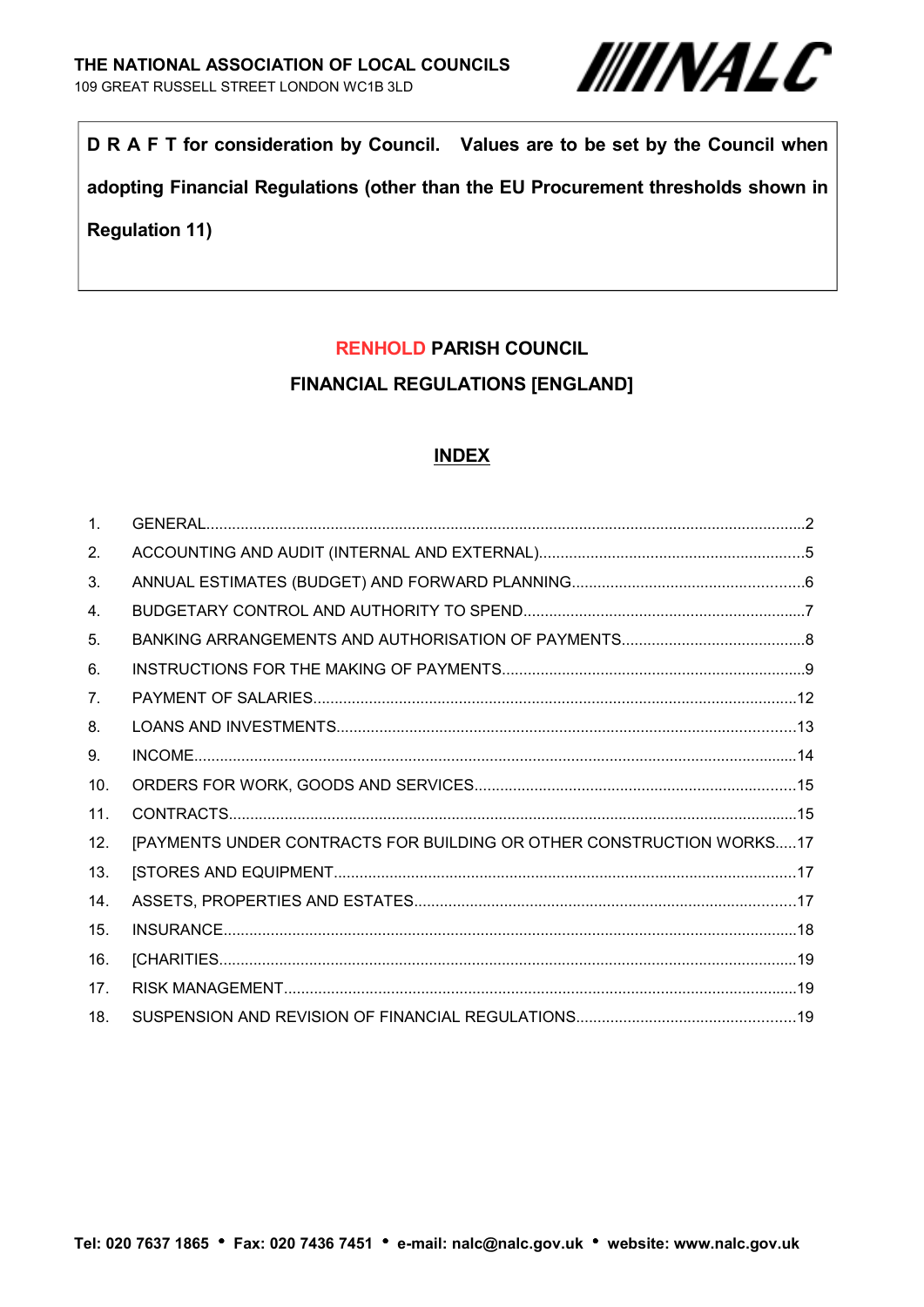These Financial Regulations were adopted by the Council at its Meeting held on 3RD November 2015

#### **1. GENERAL**

- *1.1.* These financial regulations govern the conduct of financial management by the council and may only be amended or varied by resolution of the council. Financial regulations are one of the council's three governing policy documents providing procedural guidance for members and officers. Financial regulations must be observed in conjunction with the council's standing orders<sup>1</sup> and any individual financial regulations relating to contracts.
- *1.2.* The council is responsible in law for ensuring that its financial management is adequate and effective and that the council has a sound system of internal control which facilitates the effective exercise of the council's functions, including arrangements for the management of risk.
- *1.3.* The council's accounting control systems must include measures:
	- for the timely production of accounts;
	- that provide for the safe and efficient safeguarding of public money;
	- to prevent and detect inaccuracy and fraud; and
	- identifying the duties of officers.
- *1.4.* These financial regulations demonstrate how the council meets these responsibilities and requirements.
- *1.5.* At least once a year, prior to approving the Annual Governance Statement, the council must review the effectiveness of its system of internal control which shall be in accordance with proper practices.
- *1.6.* A breach of these Regulations by an employee is gross misconduct.
- *1.7.* Members of Council are expected to follow the instructions within these Regulations and not to entice employees to breach them. Failure to follow instructions within these Regulations brings the office of councillor into disrepute.
- *1.8.* The Responsible Financial Officer (RFO) holds a statutory office to be appointed by the council. The current RFO, is E Barnicoat, the Clerk to the Council and employee of the company, Barnicoat Ltd.
- *1.9.* The RFO;
	- acts under the policy direction of the council;

<sup>1</sup> Model standing orders for councils are available in Local Councils Explained © 2013 National Association of Local Councils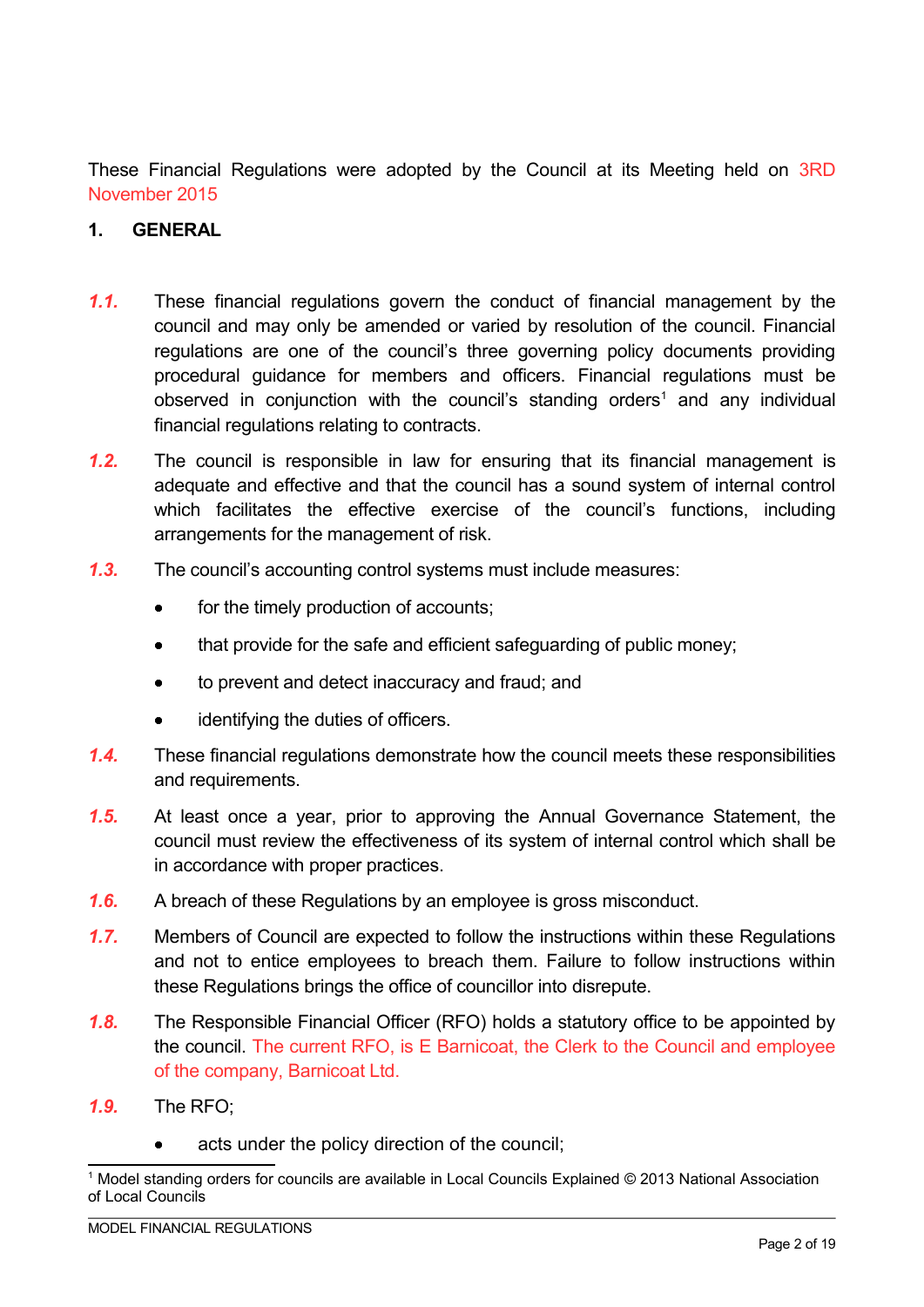- administers the council's financial affairs in accordance with all Acts, Regulations and proper practices;
- determines on behalf of the council its accounting records and accounting control systems;
- ensures the accounting control systems are observed;
- maintains the accounting records of the council up to date in accordance with proper practices;
- assists the council to secure economy, efficiency and effectiveness in the use of its resources; and
- produces financial management information as required by the council.
- *1.10.* The accounting records determined by the RFO shall be sufficient to show and explain the council's transactions and to enable the RFO to ensure that any income and expenditure account and statement of balances, or record of receipts and payments and additional information, as the case may be, or management information prepared for the council from time to time comply with the Accounts and Audit Regulations<sup>2</sup>.
- *1.11.* The accounting records determined by the RFO shall in particular contain:
	- entries from day to day of all sums of money received and expended by the council and the matters to which the income and expenditure or receipts and payments account relate;
	- a record of the assets and liabilities of the council; and
	- wherever relevant, a record of the council's income and expenditure in relation to claims made, or to be made, for any contribution, grant or subsidy.
- *1.12.* The accounting control systems determined by the RFO shall include:
	- procedures to ensure that the financial transactions of the council are recorded as soon as reasonably practicable and as accurately and reasonably as possible;
	- procedures to enable the prevention and detection of inaccuracies and fraud and the ability to reconstruct any lost records;
	- identification of the duties of officers dealing with financial transactions and division of responsibilities of those officers in relation to significant transactions;
	- procedures to ensure that uncollectable amounts, including any bad debts are not submitted to the council for approval to be written off except with the

<sup>2</sup> Accounts and Audit (England) Regulations 2011/817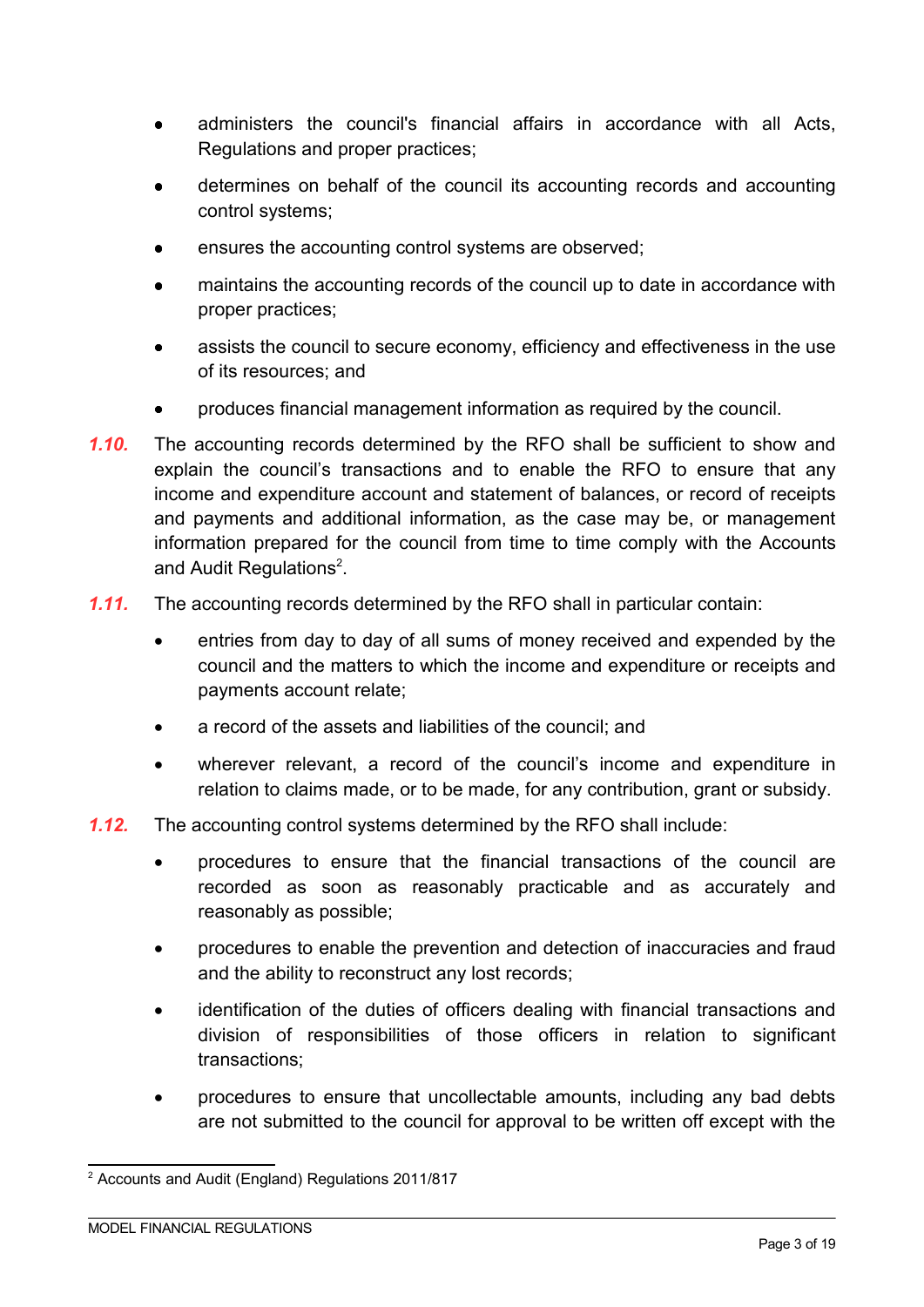approval of the RFO and that the approvals are shown in the accounting records; and

- measures to ensure that risk is properly managed.
- *1.13.* The council is not empowered by these Regulations or otherwise to delegate certain specified decisions. In particular any decision regarding:
	- setting the final budget or the precept (council tax requirement);
	- approving accounting statements;
	- approving an annual governance statement;
	- borrowing;
	- writing off bad debts;
	- declaring eligibility for the General Power of Competence; and
	- addressing recommendations in any report from the internal or external auditors,

shall be a matter for the full council only.

- *1.14.* In addition the council must:
	- determine and keep under regular review the bank mandate for all council bank accounts;
	- approve any grant or a single commitment in excess of [£5,000]; and
	- in respect of the annual salary for any employee have regard to recommendations about annual salaries of employees made by the relevant committee in accordance with its terms of reference.
- *1.15.* In these financial regulations, references to the Accounts and Audit Regulations or 'the regulations' shall mean the regulations issued under the provisions of section 27 of the Audit Commission Act 1998, or any superseding legislation, and then in force unless otherwise specified.

In these financial regulations the term 'proper practice' or 'proper practices' shall refer to guidance issued in *Governance and Accountability for Local Councils - a Practitioners' Guide (England)* issued by the Joint Practitioners Advisory Group (JPAG), available from the websites of NALC and the Society for Local Council Clerks (SLCC).

## **2. ACCOUNTING AND AUDIT (INTERNAL AND EXTERNAL)**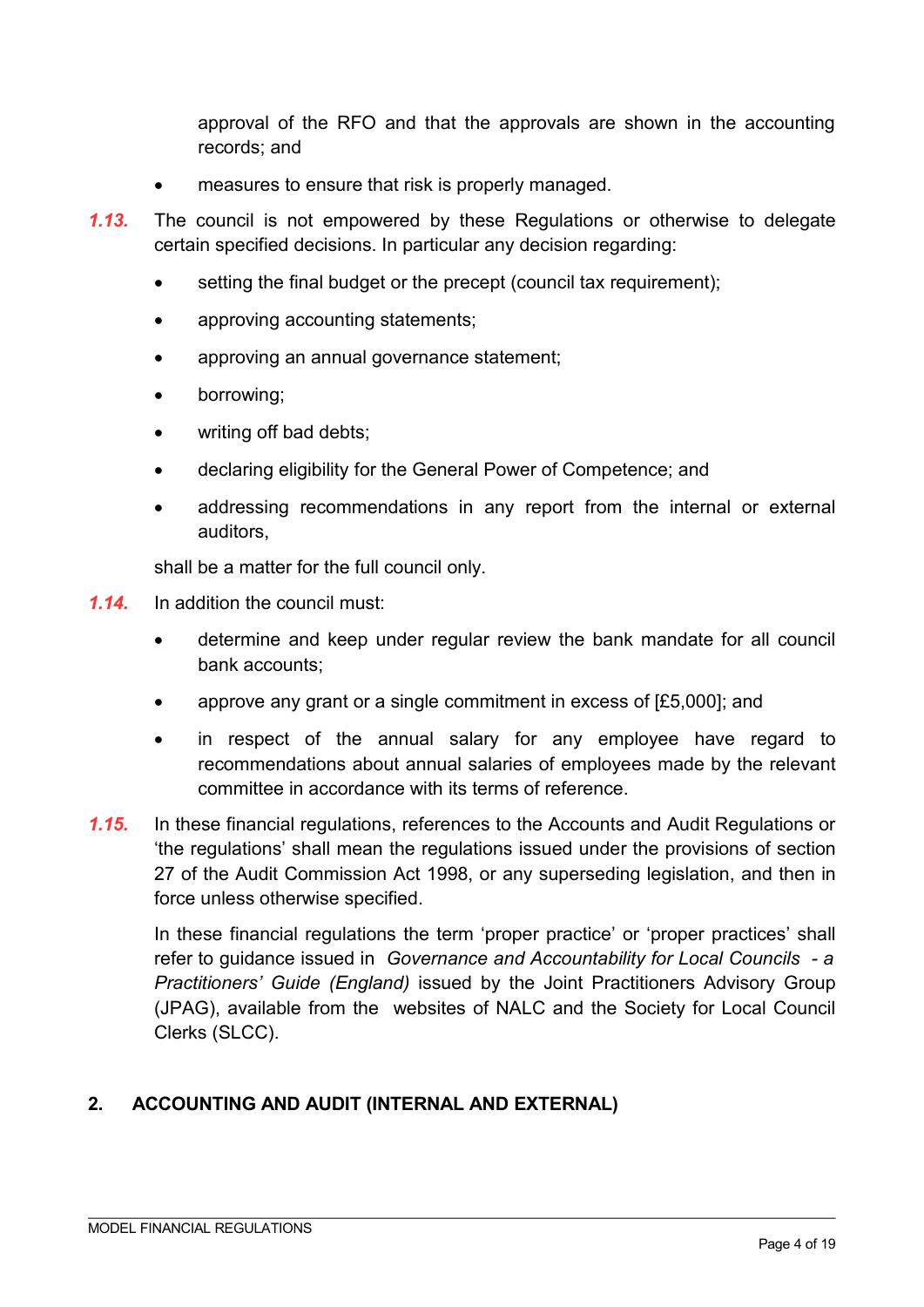- 2.1. All accounting procedures and financial records of the council shall be determined by the RFO in accordance with the Accounts and Audit Regulations, appropriate guidance and proper practices.
- *2.2.* On a regular basis, at least once in each quarter, and at each financial year end, a member other than the Chairman [or a cheque signatory] shall be appointed to verify bank reconciliations (for all accounts) produced by the RFO. The member shall sign the reconciliations and the original bank statements (or similar document) as evidence of verification. This activity shall on conclusion be reported, including any exceptions, to and noted by the council [Finance Committee].
- *2.3.* The RFO shall complete the annual statement of accounts, annual report, and any related documents of the council contained in the Annual Return (as specified in proper practices) as soon as practicable after the end of the financial year and having certified the accounts shall submit them and report thereon to the council within the timescales set by the Accounts and Audit Regulations.
- *2.4.* The council shall ensure that there is an adequate and effective system of internal audit of its accounting records, and of its system of internal control in accordance with proper practices. Any officer or member of the council shall make available such documents and records as appear to the council to be necessary for the purpose of the audit and shall, as directed by the council, supply the RFO, internal auditor, or external auditor with such information and explanation as the council considers necessary for that purpose.
- *2.5.* The internal auditor shall be appointed by and shall carry out the work in relation to internal controls required by the council in accordance with proper practices.
- *2.6.* The internal auditor shall:
	- be competent and independent of the financial operations of the council;
	- report to council in writing, or in person, on a regular basis with a minimum of one annual written report during each financial year;
	- to demonstrate competence, objectivity and independence, be free from any actual or perceived conflicts of interest, including those arising from family relationships; and
	- have no involvement in the financial decision making, management or control of the council.
- *2.7.* Internal or external auditors may not under any circumstances:
	- perform any operational duties for the council;
	- initiate or approve accounting transactions; or
	- direct the activities of any council employee, except to the extent that such employees have been appropriately assigned to assist the internal auditor.
- *2.8.* For the avoidance of doubt, in relation to internal audit the terms 'independent' and 'independence' shall have the same meaning as is described in proper practices.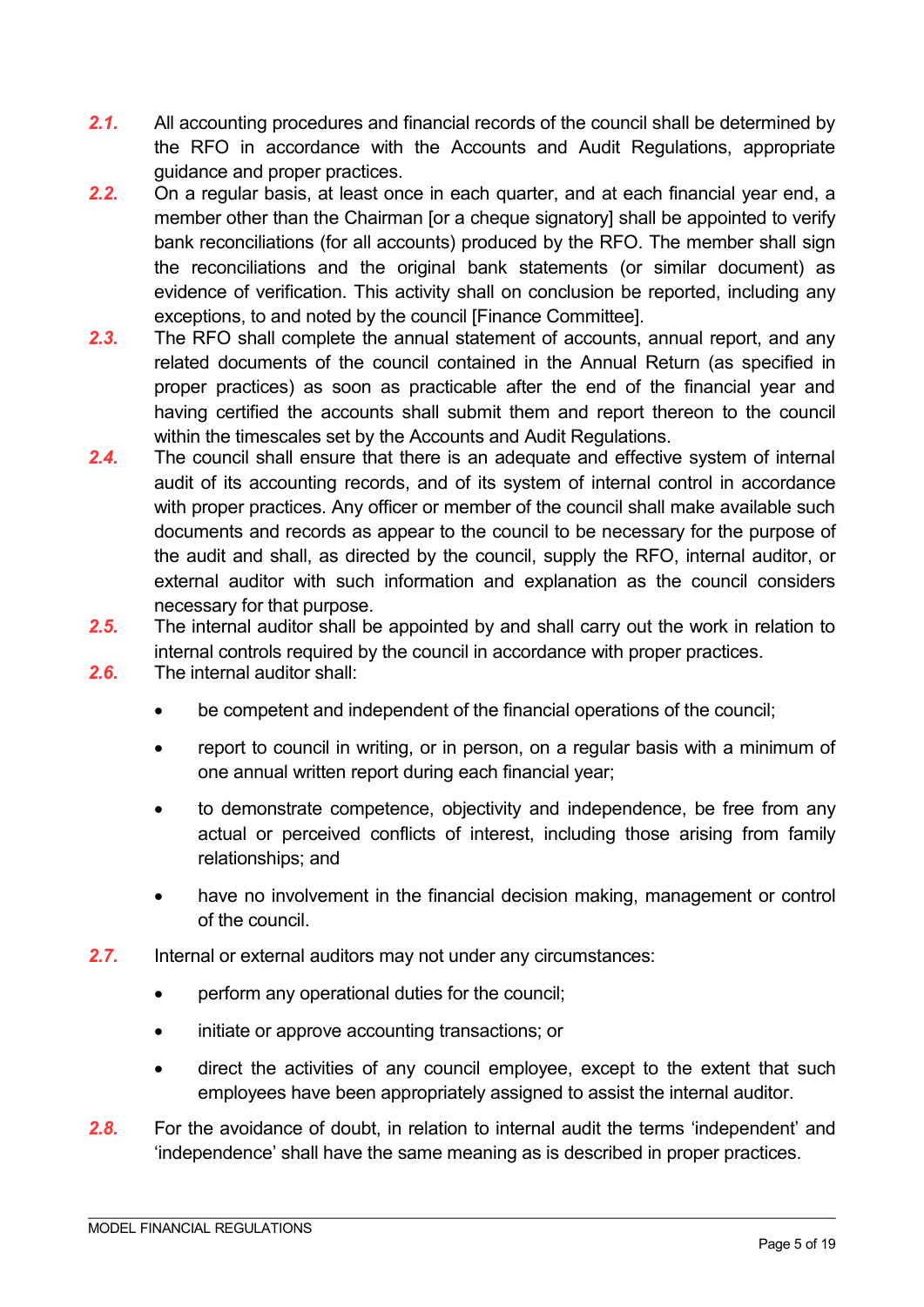- *2.9.* The RFO shall make arrangements for the exercise of electors' rights in relation to the accounts including the opportunity to inspect the accounts, books, and vouchers and display or publish any notices and statements of account required by Audit Commission Act 1998, or any superseding legislation, and the Accounts and Audit Regulations.
- *2.10.* The RFO shall, without undue delay, bring to the attention of all councillors any correspondence or report from internal or external auditors.

## **3. ANNUAL ESTIMATES (BUDGET) AND FORWARD PLANNING**

- *3.1.* [Each committee (if any) shall review its three year forecast of revenue and capital receipts and payments. Having regard to the forecast, it shall thereafter formulate and submit proposals for the following financial year to the council not later than the end of [November] each year including any proposals for revising the forecast].
- **3.2.** The RFO must each year, by no later than [January month], prepare detailed estimates of all receipts and payments including the use of reserves and all sources of funding for the following financial year in the form of a budget to be considered by the **Irelevant committee and the council.** 
	- *3.3.* The council shall consider annual budget proposals in relation to the council's three year forecast of revenue and capital receipts and payments including recommendations for the use of reserves and sources of funding and update the forecast accordingly.
	- *3.4.* The council shall fix the precept (council tax requirement), and relevant basic amount of council tax to be levied for the ensuing financial year not later than by the end of January each year. The RFO shall issue the precept to the billing authority and shall supply each member with a copy of the approved annual budget.
	- *3.5.* The approved annual budget shall form the basis of financial control for the ensuing year.

## **4. BUDGETARY CONTROL AND AUTHORITY TO SPEND**

- *4.1.* Expenditure on revenue items may be authorised up to the amounts included for that class of expenditure in the approved budget. This authority is to be determined by:
	- the council for all items over  $[£5,000]$ ;
	- a duly delegated committee of the council for items over  $E$  500]; or
	- the Clerk, in conjunction with Chairman of Council or Chairman of the appropriate committee, for any items below  $E_{500}$ .

Such authority is to be evidenced by a minute or by an authorisation slip duly signed by the Clerk, and where necessary also by the appropriate Chairman.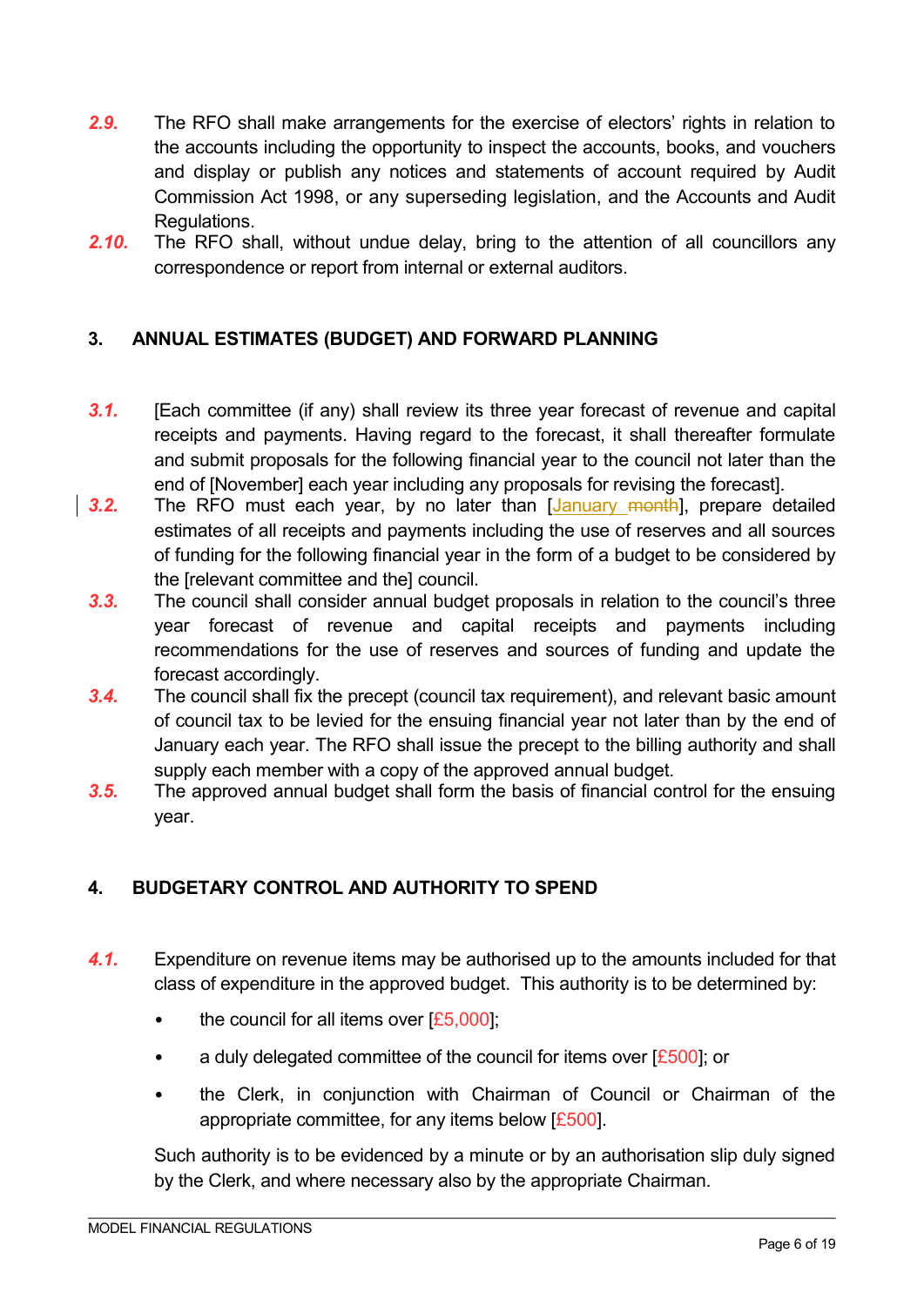Contracts may not be disaggregated to avoid controls imposed by these regulations.

- *4.2.* No expenditure may be authorised that will exceed the amount provided in the revenue budget for that class of expenditure other than by resolution of the council, or duly delegated committee. During the budget year and with the approval of council having considered fully the implications for public services, unspent and available amounts may be moved to other budget headings or to an earmarked reserve as appropriate ('virement').
- *4.3.* Unspent provisions in the revenue or capital budgets for completed projects shall not be carried forward to a subsequent year.
- *4.4.* The salary budgets are to be reviewed at least annually in [October] for the following financial year and such review shall be evidenced by a hard copy schedule signed by the Clerk and the Chairman of Council or relevant committee. The RFO will inform committees of any changes impacting on their budget requirement for the coming year in good time.
- *4.5.* In cases of extreme risk to the delivery of council services, the clerk may authorise revenue expenditure on behalf of the council which in the clerk's judgement it is necessary to carry out. Such expenditure includes repair, replacement or other work, whether or not there is any budgetary provision for the expenditure, subject to a limit of  $E_{500}$ . The Clerk shall report such action to the chairman as soon as possible and to the council as soon as practicable thereafter.
- *4.6.* No expenditure shall be authorised in relation to any capital project and no contract entered into or tender accepted involving capital expenditure unless the council is satisfied that the necessary funds are available and the requisite borrowing approval has been obtained.
- *4.7.* All capital works shall be administered in accordance with the council's standing orders and financial regulations relating to contracts.
- *4.8.* The RFO shall regularly provide the council with a statement of receipts and payments to date under each head of the budgets, comparing actual expenditure to the appropriate date against that planned as shown in the budget. These statements are to be prepared at least at the end of each financial quarter and shall show explanations of material variances. For this purpose "material" shall be in excess of [£100] or [15%] of the budget.
- *4.9.* Changes in earmarked reserves shall be approved by council as part of the budgetary control process.

## **5. BANKING ARRANGEMENTS AND AUTHORISATION OF PAYMENTS**

*5.1.* The council's banking arrangements, including the bank mandate, shall be made by the RFO and approved by the council; banking arrangements may not be delegated to a committee. They shall be regularly reviewed for safety and efficiency.  $\overline{Hhe}$ council shall seek credit references in respect of members or employees who act as signatories<sup>1</sup>.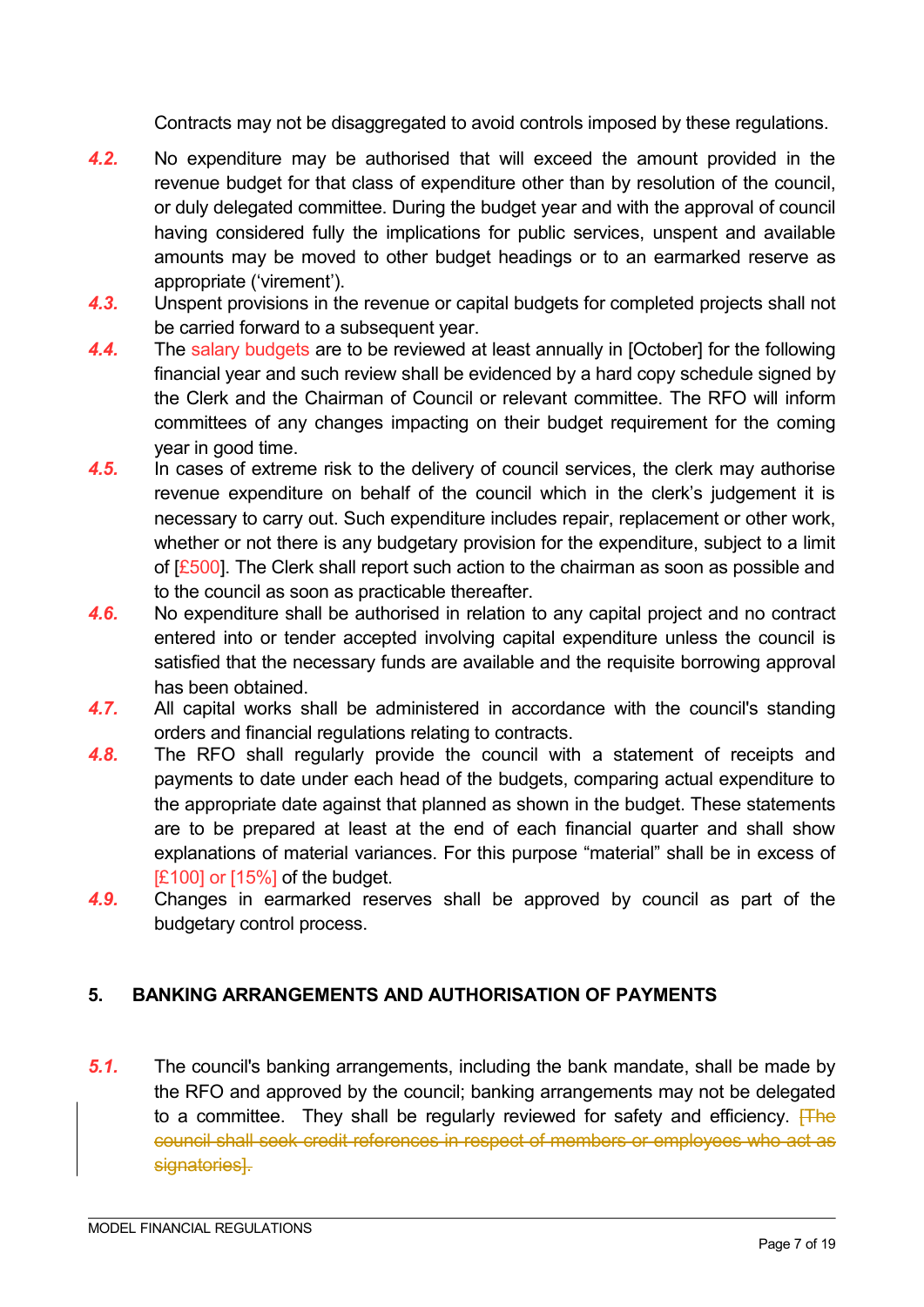- *5.2.* The RFO shall prepare a schedule of payments requiring authorisation, forming part of the Agenda for the Meeting and, together with the relevant invoices, present the schedule to council [or finance committee]. The council / committee shall review the schedule for compliance and, having satisfied itself shall authorise payment by a resolution of the council [or finance committee]. The approved schedule shall be ruled off and initialled by the Chairman of the Meeting. A detailed list of all payments shall be disclosed within or as an attachment to the minutes of the meeting at which payment was authorised. Personal payments (including salaries, wages, expenses and any payment made in relation to the termination of a contract of employment) may be summarised to remove public access to any personal information.
- *5.3.* All invoices for payment shall be examined, verified and certified by the RFO to confirm that the work, goods or services to which each invoice relates has been received, carried out, examined and represents expenditure previously approved by the council.
- *5.4.* The RFO shall examine invoices for arithmetical accuracy and analyse them to the appropriate expenditure heading. The RFO shall take all steps to pay all invoices submitted, and which are in order, at the next available council [or Finance Committee] meeting.
- *5.5.* The Clerk and RFO shall have delegated authority to authorise the payment of items only in the following circumstances:
	- a) If a payment is necessary to avoid a charge to interest under the Late Payment of Commercial Debts (Interest) Act 1998, and the due date for payment is before the next scheduled Meeting of council, where the Clerk and RFO certify that there is no dispute or other reason to delay payment, provided that a list of such payments shall be submitted to the next appropriate meeting of council [or finance committee];
	- b) An expenditure item authorised under 5.6 below (continuing contracts and obligations) provided that a list of such payments shall be submitted to the next appropriate meeting of council [or finance committee]; or
	- c) fund transfers within the councils banking arrangements up to the sum of [£10,000], provided that a list of such payments shall be submitted to the next appropriate meeting of council [or finance committee].
- *5.6.* For each financial year the Clerk and RFO shall draw up a list of due payments which arise on a regular basis as the result of a continuing contract, statutory duty, or obligation (such as but not exclusively, Salaries, PAYE and NI, Superannuation Fund and regular maintenance contracts and the like for which council [,or a duly authorised committee,] may authorise payment for the year provided that the requirements of regulation 4.1 (Budgetary Controls) are adhered to, provided also that a list of such payments shall be submitted to the next appropriate meeting of council [or Finance Committee].
- *5.7.* A record of regular payments made under 5.6 above shall be drawn up and be signed by two members on each and every occasion when payment is authorised thus controlling the risk of duplicated payments being authorised and / or made.
- *5.8.* In respect of grants a duly authorised committee shall approve expenditure within any limits set by council and in accordance with any policy statement approved by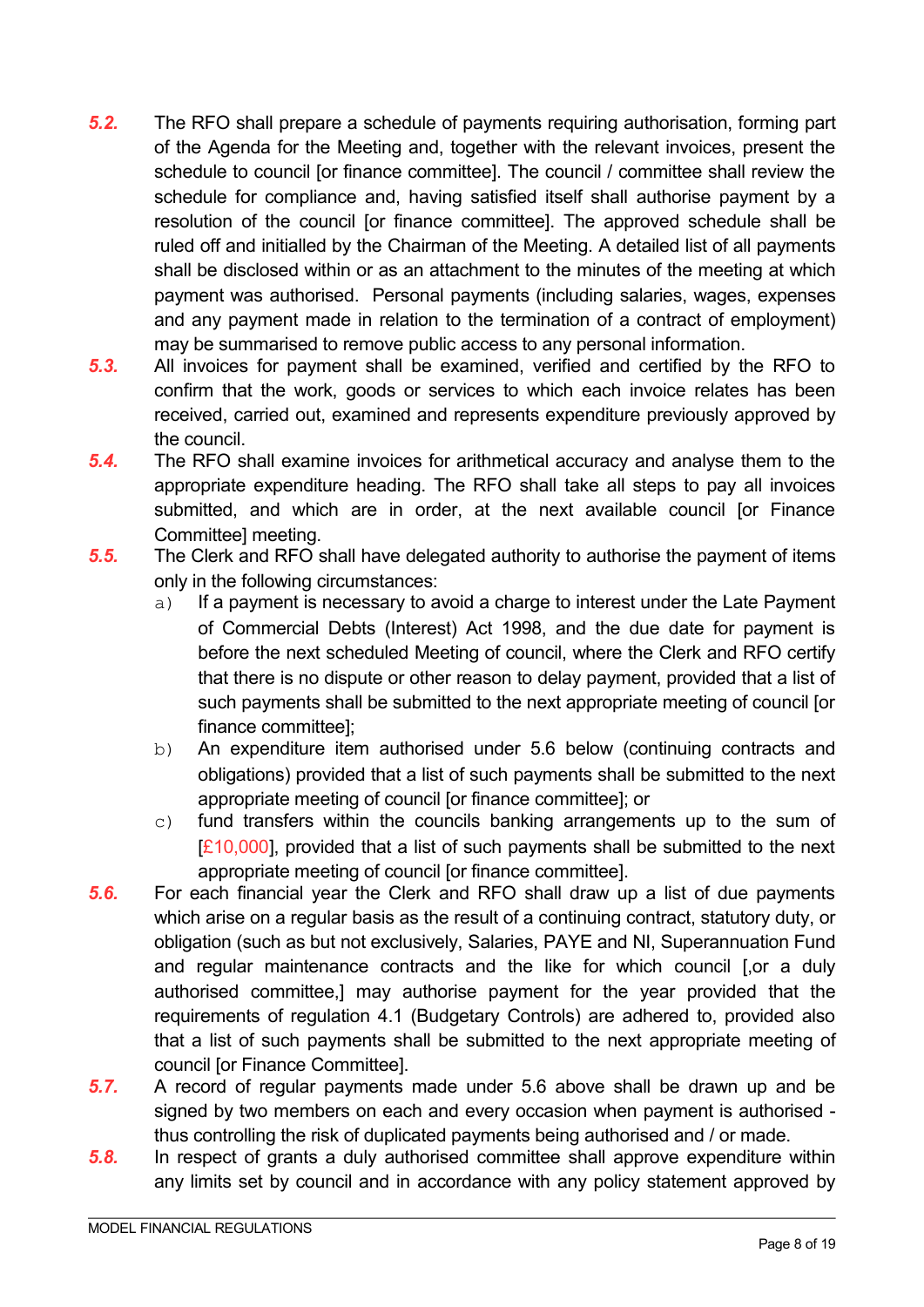council. Any Revenue or Capital Grant in excess of £5,000 shall before payment, be subject to ratification by resolution of the council.

- *5.9.* Members are subject to the Code of Conduct that has been adopted by the council and shall comply with the Code and Standing Orders when a decision to authorise or instruct payment is made in respect of a matter in which they have a disclosable pecuniary or other interest, unless a dispensation has been granted.
- *5.10.* The council will aim to rotate the duties of members in these Regulations so that onerous duties are shared out as evenly as possible over time.
- *5.11.* Any changes in the recorded details of suppliers, such as bank account records, shall be approved in writing by a Member.

# **6. INSTRUCTIONS FOR THE MAKING OF PAYMENTS**

- *6.1.* The council will make safe and efficient arrangements for the making of its payments.
- *6.2.* Following authorisation under Financial Regulation 5 above, the council, a duly delegated committee or, if so delegated, the Clerk or RFO shall give instruction that a payment shall be made.
- *6.3.* All payments shall be effected by cheque or other instructions to the council's bankers, or otherwise, in accordance with a resolution of council [or duly delegated committee].
- *6.4.* Cheques or orders for payment drawn on the bank account in accordance with the schedule as presented to council or committee shall be signed by  $\overline{f^{\text{one}}}$  two member[s] of council [,and countersigned by the Clerk,] in accordance with a resolution instructing that payment. If a member who is also a bank signatory has declared a disclosable pecuniary interest, or has any other interest, in the matter in respect of which the payment is being made, that councillor shall be required to consider Standing Orders, and thereby determine whether it is appropriate and / or permissible to be a signatory to the transaction in question.
- *6.5.* To indicate agreement of the details shown on the cheque or order for payment with the counterfoil and the invoice or similar documentation, the signatories shall each also initial the cheque counterfoil.
- *6.6.* Cheques or orders for payment shall not normally be presented for signature other than at a council or committee meeting (including immediately before or after such a meeting). Any signatures obtained away from such meetings shall be reported to the council [or Finance Committee] at the next convenient meeting.
- *6.7.* If thought appropriate by the council, payment for utility supplies (energy, telephone and water) and any National Non-Domestic Rates may be made by variable direct debit provided that the instructions are signed by two members and any payments are reported to council as made. The approval of the use of a variable direct debit shall be renewed by resolution of the council at least every two years.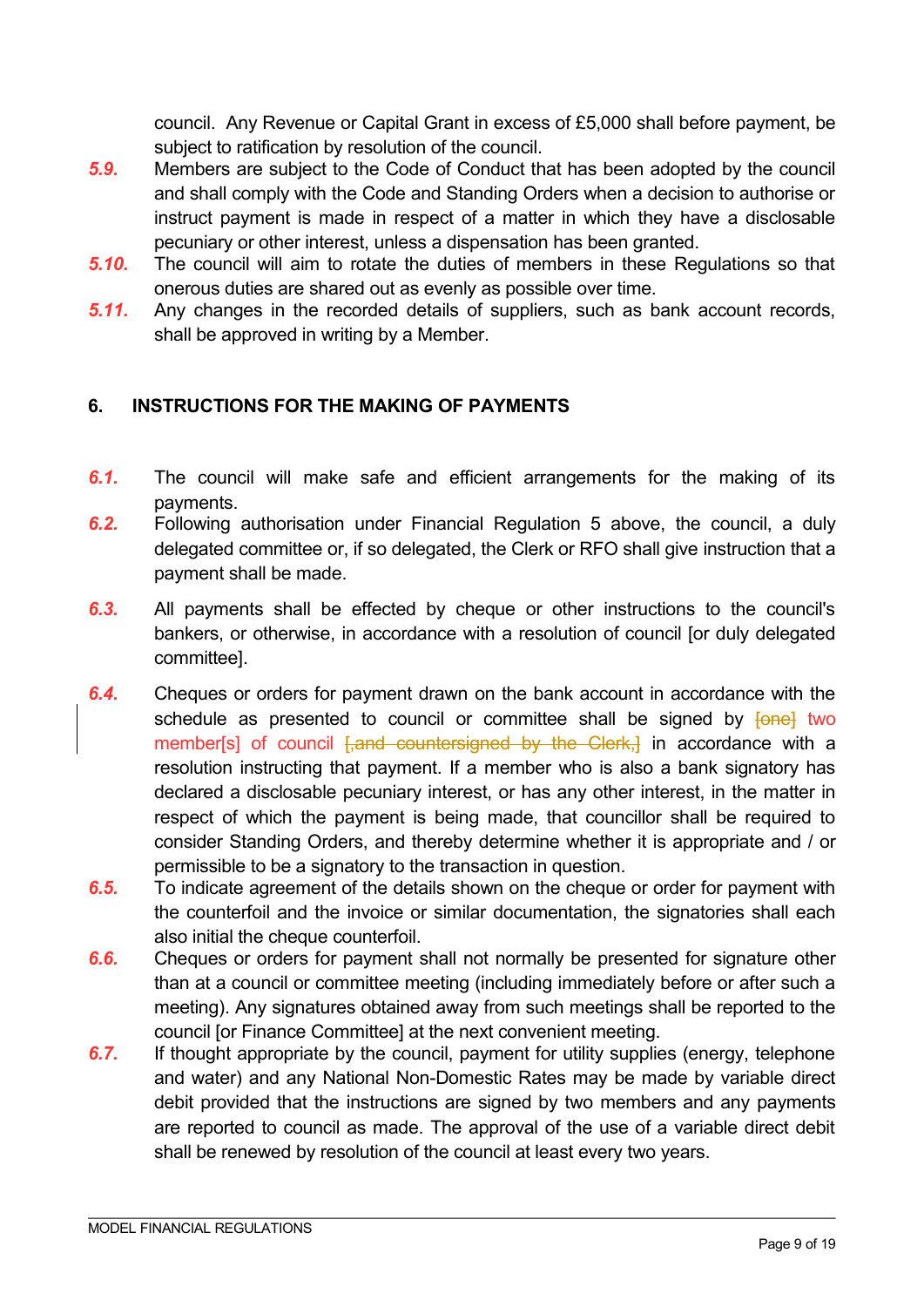- *6.8.* If thought appropriate by the council, payment for certain items (principally salaries) may be made by banker's standing order provided that the instructions are signed, or otherwise evidenced by two members are retained and any payments are reported to council as made. The approval of the use of a banker's standing order shall be renewed by resolution of the council at least every two years.
- *6.9.* If thought appropriate by the council, payment for certain items may be made by BACS or CHAPS methods provided that the instructions for each payment are signed, or otherwise evidenced, by two authorised bank signatories are retained and any payments are reported to council as made. The approval of the use of BACS or CHAPS shall be renewed by resolution of the council at least every two years.
- *6.10.* If thought appropriate by the council payment for certain items may be made by internet banking transfer provided evidence is retained showing which members approved the payment.
- *6.11.* Where a computer requires use of a personal identification number (PIN) or other password(s), for access to the council's records on that computer, a note shall be made of the PIN and Passwords and shall be handed to and retained by the Chairman of Council in a sealed dated envelope. This envelope may not be opened other than in the presence of two other councillors. After the envelope has been opened, in any circumstances, the PIN and / or passwords shall be changed as soon as practicable. The fact that the sealed envelope has been opened, in whatever circumstances, shall be reported to all members immediately and formally to the next available meeting of the council. This will not be required for a member's personal computer used only for remote authorisation of bank payments.
- *6.12.* No employee or councillor shall disclose any PIN or password, relevant to the working of the council or its bank accounts, to any person not authorised in writing by the council or a duly delegated committee.
- *6.13.* Regular back-up copies of the records on any computer shall be made and shall be stored securely away from the computer in question, and preferably off site.
- *6.14.* The council, and any members using computers for the council's financial business, shall ensure that anti-virus, anti-spyware and firewall, software with automatic updates, together with a high level of security, is used.
- *6.15.* Where internet banking arrangements are made with any bank, the Clerk [RFO] shall be appointed as the Service Administrator. The bank mandate approved by the council shall identify a number of councillors who will be authorised to approve transactions on those accounts. The bank mandate will state clearly the amounts of payments that can be instructed by the use of the Service Administrator alone, or by the Service Administrator with a stated number of approvals.
- *6.16.* Access to any internet banking accounts will be directly to the access page (which may be saved under "favourites"), and not through a search engine or e-mail link. Remembered or saved passwords facilities must not be used on any computer used for council banking work. Breach of this Regulation will be treated as a very serious matter under these regulations.
- *6.17.* Changes to account details for suppliers, which are used for internet banking may only be changed on written hard copy notification by the supplier and supported by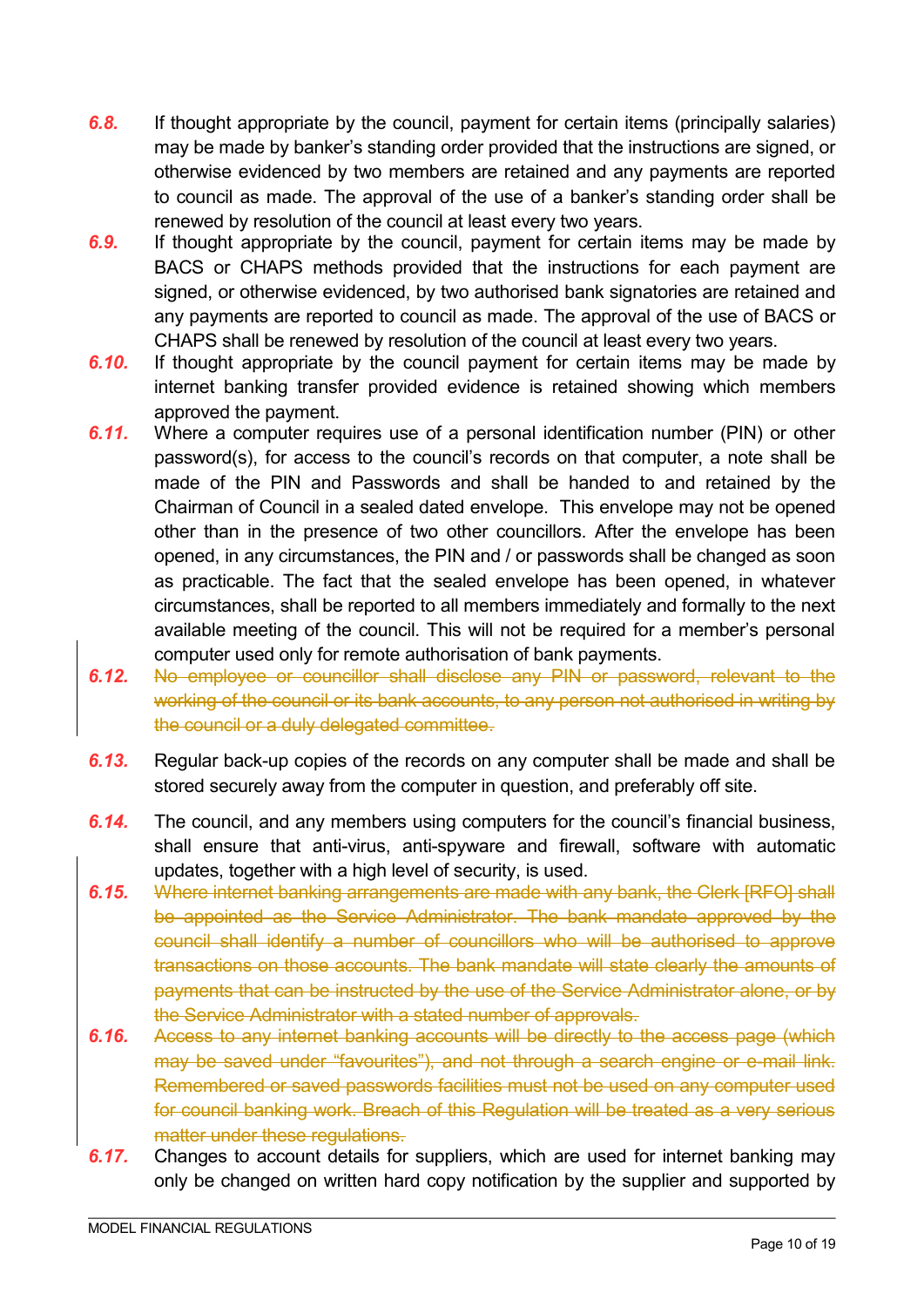hard copy authority for change signed by [two of] the Clerk [the RFO][a member]. A programme of regular checks of standing data with suppliers will be followed.

- *6.18.* Any Debit Card issued for use will be specifically restricted to the Clerk [and the RFO] and will also be restricted to a single transaction maximum value of  $[£500]$ unless authorised by council or finance committee in writing before any order is placed.
- *6.19.* A pre-paid debit card may be issued to employees with varying limits. These limits will be set by the council [Finance Committee]. Transactions and purchases made will be reported to the [council] [relevant committee] and authority for topping-up shall be at the discretion of the [council] [relevant committee].
- *6.20.* Any corporate credit card or trade card account opened by the council will be specifically restricted to use by the Clerk [and RFO] and shall be subject to automatic payment in full at each month-end. Personal credit or debit cards of members or staff shall not be used under any circumstances.
- *6.21.* The council will not maintain any form of cash float. All cash received must be banked intact. Any payments made in cash by the Clerk [or RFO] (for example for postage or minor stationery items) shall be refunded on a regular basis, at least quarterly.

*OR* 

- *6.22.* [The RFO may provide petty cash to officers for the purpose of defraying operational and other expenses. Vouchers for payments made shall be forwarded to the RFO with a claim for reimbursement.
	- The RFO shall maintain a petty cash float of [£250] for the purpose of defraying operational and other expenses. Vouchers for payments made from petty cash shall be kept to substantiate the payment.
	- $\partial_{\theta}$  Income received must not be paid into the petty cash float but must be separately banked, as provided elsewhere in these regulations.
	- mo Payments to maintain the petty cash float shall be shown separately on the schedule of payments presented to council under 5.2 above. 1

# **7. PAYMENT OF SALARIES**

- *7.1.* As an employer, the council shall make arrangements to meet fully the statutory requirements placed on all employers by PAYE and National Insurance legislation. The payment of all salaries shall be made in accordance with payroll records and the rules of PAYE and National Insurance currently operating, and salary rates shall be as agreed by council, or duly delegated committee.
- *7.2.* Payment of salaries and payment of deductions from salary such as may be required to be made for tax, national insurance and pension contributions, or similar statutory or discretionary deductions must be made in accordance with the payroll records and on the appropriate dates stipulated in employment contracts, provided that each payment is reported to the next available council meeting, as set out in these regulations above.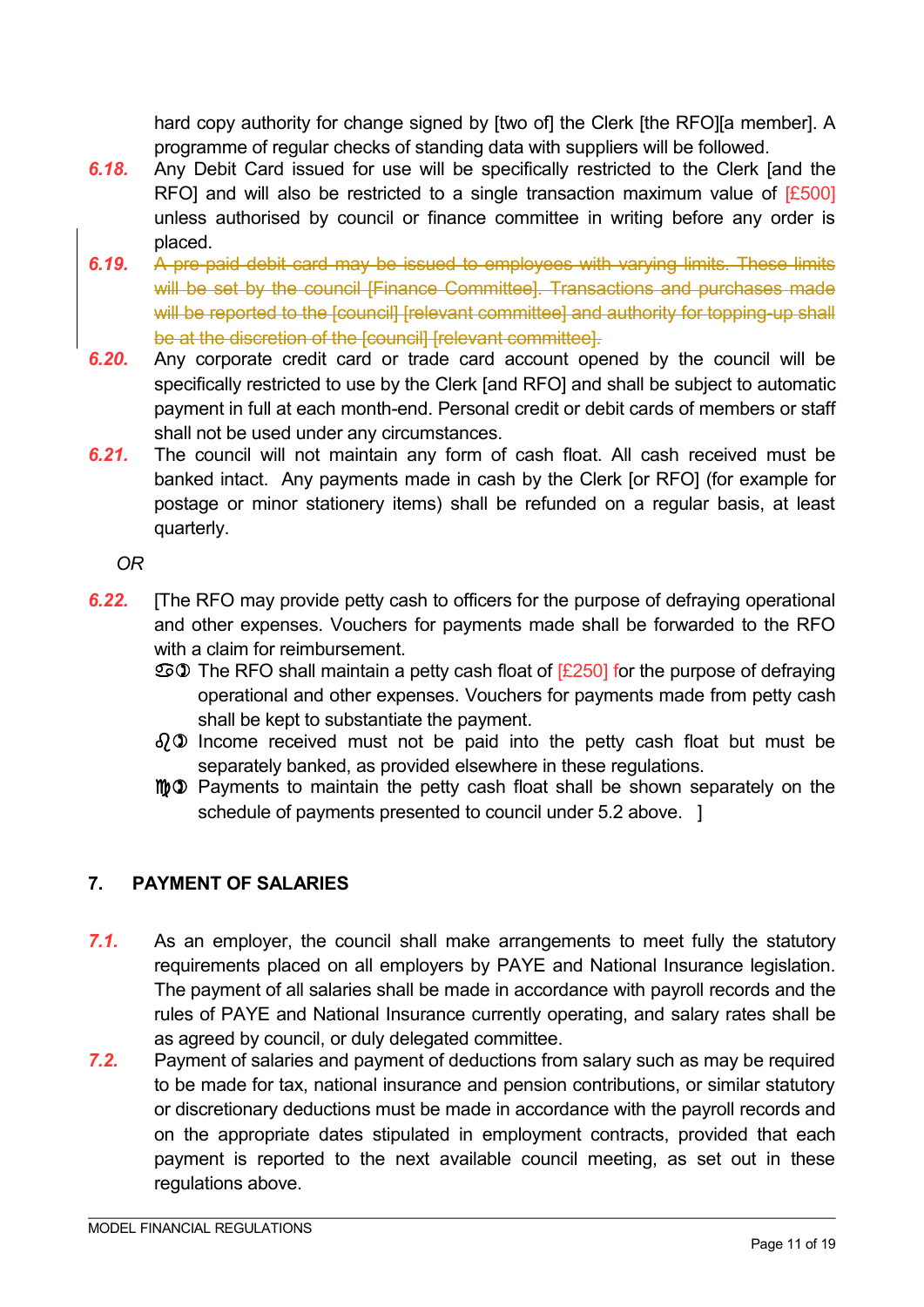- *7.3.* No changes shall be made to any employee's pay, emoluments, or terms and conditions of employment without the prior consent of the [council] [relevant committee].
- *7.4.* Each and every payment to employees of net salary and to the appropriate creditor of the statutory and discretionary deductions shall be recorded in a separate confidential record (confidential cash book). This confidential record is not open to inspection or review (under the Freedom of Information Act 2000 or otherwise) other than:
	- a) by any councillor who can demonstrate a need to know;
	- b) by the internal auditor:
	- c) by the external auditor; or
	- d) by any person authorised under Audit Commission Act 1998, or any superseding legislation.
- *7.5.* The total of such payments in each calendar month shall be reported with all other payments as made as may be required under these Financial Regulations, to ensure that only payments due for the period have actually been paid.
- *7.6.* An effective system of personal performance management should be maintained for the senior officers.
- *7.7.* Any termination payments shall be supported by a clear business case and reported to the council. Termination payments shall only be authorised by council.
- *7.8.* Before employing interim staff the council must consider a full business case.

7.9 The Council does not have any employees. The Council has reviewed the use of company, Barnicoat Ltd, to provide financial and clerical services to the Council through the services of its employee, E Barnicoat. As she is not a direct employee of the Council and is not considered to be self-employed, the Council does not consider that it has a responsibility to ensure that considerations such as PAYE or National Insurance are applicable. E Barnicoat has been informed of this and understands that it is her own responsibility to ensure all payments from the Council to Barnicoat Ltd are accounted for in line with HMRC 1R35 or other applicable regulations.

7.10 At least once a year the Council shall conduct a review of effectiveness of its system if internal financial control and these financial regulations, including a review of the use of an external company to provide financial and clerical services.

## **8. LOANS AND INVESTMENTS**

- *8.1.* All borrowings shall be effected in the name of the council, after obtaining any necessary borrowing approval. Any application for borrowing approval shall be approved by Council as to terms and purpose. The application for borrowing approval, and subsequent arrangements for the loan shall only be approved by full council.
- *8.2.* Any financial arrangement which does not require formal borrowing approval from the Secretary of State/Welsh Assembly Government (such as Hire Purchase or Leasing of tangible assets) shall be subject to approval by the full council. In each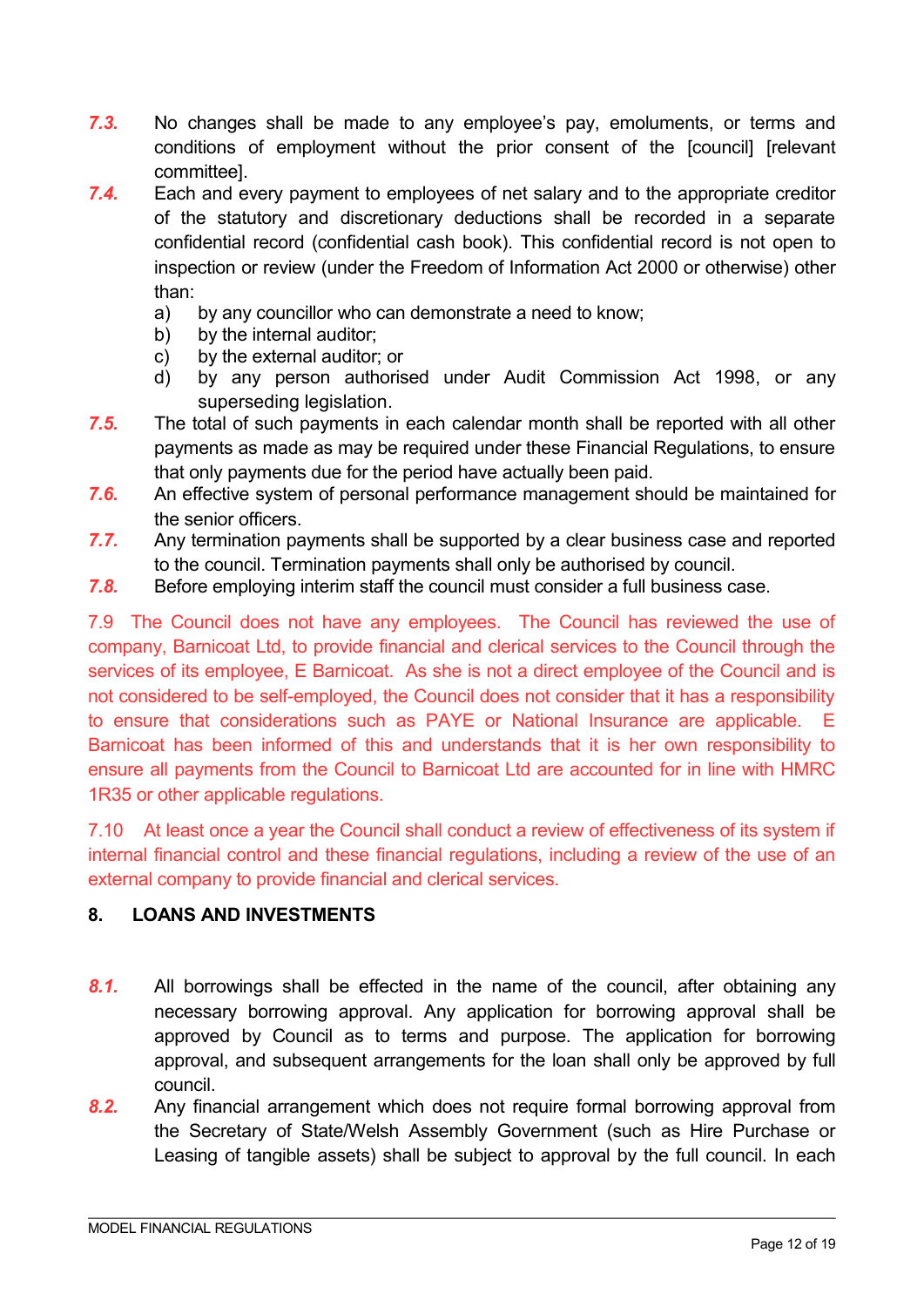case a report in writing shall be provided to council in respect of value for money for the proposed transaction.

- *8.3.* The council will arrange with the council's banks and investment providers for the sending of a copy of each statement of account to the Chairman of the council at the same time as one is issued to the Clerk or RFO.
- *8.4.* All loans and investments shall be negotiated in the name of the council and shall be for a set period in accordance with council policy.
- *8.5.* The council shall consider the need for an Investment Strategy and Policy which, if drawn up, shall be in accordance with relevant regulations, proper practices and guidance. Any Strategy and Policy shall be reviewed by the council at least annually.
- *8.6.* All investments of money under the control of the council shall be in the name of the council.
- *8.7.* All investment certificates and other documents relating thereto shall be retained in the custody of the RFO.
- *8.8.* Payments in respect of short term or long term investments, including transfers between bank accounts held in the same bank, or branch, shall be made in accordance with Regulation 5 (Authorisation of payments) and Regulation 6 (Instructions for payments).

## **9. INCOME**

- **9.1.** The collection of all sums due to the council shall be the responsibility of and under the supervision of the RFO.
- *9.2.* Particulars of all charges to be made for work done, services rendered or goods supplied shall be agreed annually by the council, notified to the RFO and the RFO shall be responsible for the collection of all accounts due to the council.
- *9.3.* The council will review all fees and charges at least annually, following a report of the Clerk.
- *9.4.* Any sums found to be irrecoverable and any bad debts shall be reported to the council and shall be written off in the year.
- *9.5.* All sums received on behalf of the council shall be banked intact as directed by the RFO. In all cases, all receipts shall be deposited with the council's bankers with such frequency as the RFO considers necessary.
- *9.6.* The origin of each receipt shall be entered on the paying-in slip.
- *9.7.* Personal cheques shall not be cashed out of money held on behalf of the council.
- *9.8.* The RFO shall promptly complete any VAT Return that is required. Any repayment claim due in accordance with VAT Act 1994 section 33 shall be made at least annually coinciding with the financial year end.
- *9.9.* Where any significant sums of cash are regularly received by the council, the RFO shall take such steps as are agreed by the council to ensure that more than one person is present when the cash is counted in the first instance, that there is a reconciliation to some form of control such as ticket issues, and that appropriate care is taken in the security and safety of individuals banking such cash.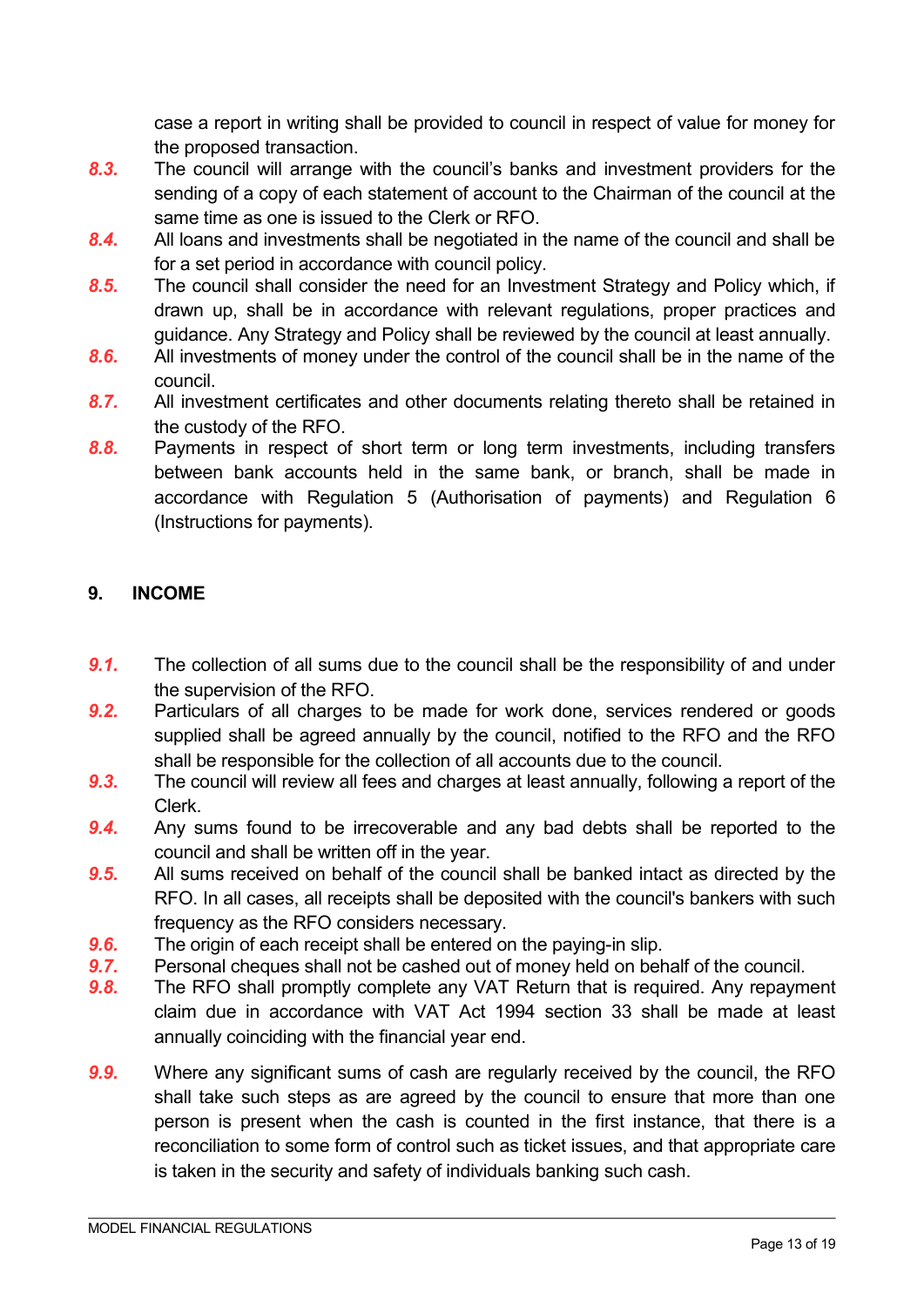**9.10.** [Any income arising which is the property of a charitable trust shall be paid into a charitable bank account. Instructions for the payment of funds due from the charitable trust to the council (to meet expenditure already incurred by the authority) will be given by the Managing Trustees of the charity meeting separately from any council meeting(see also Regulation 16 below) ].

## **10. ORDERS FOR WORK, GOODS AND SERVICES**

- **10.1.** An official order or letter shall be issued for all work, goods and services unless a formal contract is to be prepared or an official order would be inappropriate. Copies of orders shall be retained.is generally understood to include all fixed assetsoth
- *10.2.* Order books shall be controlled by the RFO.
- *10.3.* All members and officers are responsible for obtaining value for money at all times. An officer issuing an official order shall ensure as far as reasonable and practicable that the best available terms are obtained in respect of each transaction, usually by obtaining three or more quotations or estimates from appropriate suppliers, subject to any *de minimis* provisions in Regulation 11.1 below.
- *10.4.* A member may not issue an official order or make any contract on behalf of the council.
- *10.5.* The RFO shall verify the lawful nature of any proposed purchase before the issue of any order, and in the case of new or infrequent purchases or payments, the RFO shall ensure that the statutory authority shall be reported to the meeting at which the order is approved so that the minutes can record the power being used.

# **11. CONTRACTS**

- *11.1.* Procedures as to contracts are laid down as follows:
	- a. Every contract shall comply with these financial regulations, and no exceptions shall be made otherwise than in an emergency provided that this regulation need not apply to contracts which relate to items (i) to (vi) below:
		- i. for the supply of gas, electricity, water, sewerage and telephone services;
		- ii. for specialist services such as are provided by solicitors, accountants, surveyors and planning consultants;
		- iii. for work to be executed or goods or materials to be supplied which consist of repairs to or parts for existing machinery or equipment or plant;
		- iv. for work to be executed or goods or materials to be supplied which constitute an extension of an existing contract by the council;
		- v. for additional audit work of the external auditor up to an estimated value of £500 (in excess of this sum the Clerk and RFO shall act after consultation with the Chairman and Vice Chairman of council); and
		- vi. for goods or materials proposed to be purchased which are proprietary articles and / or are only sold at a fixed price.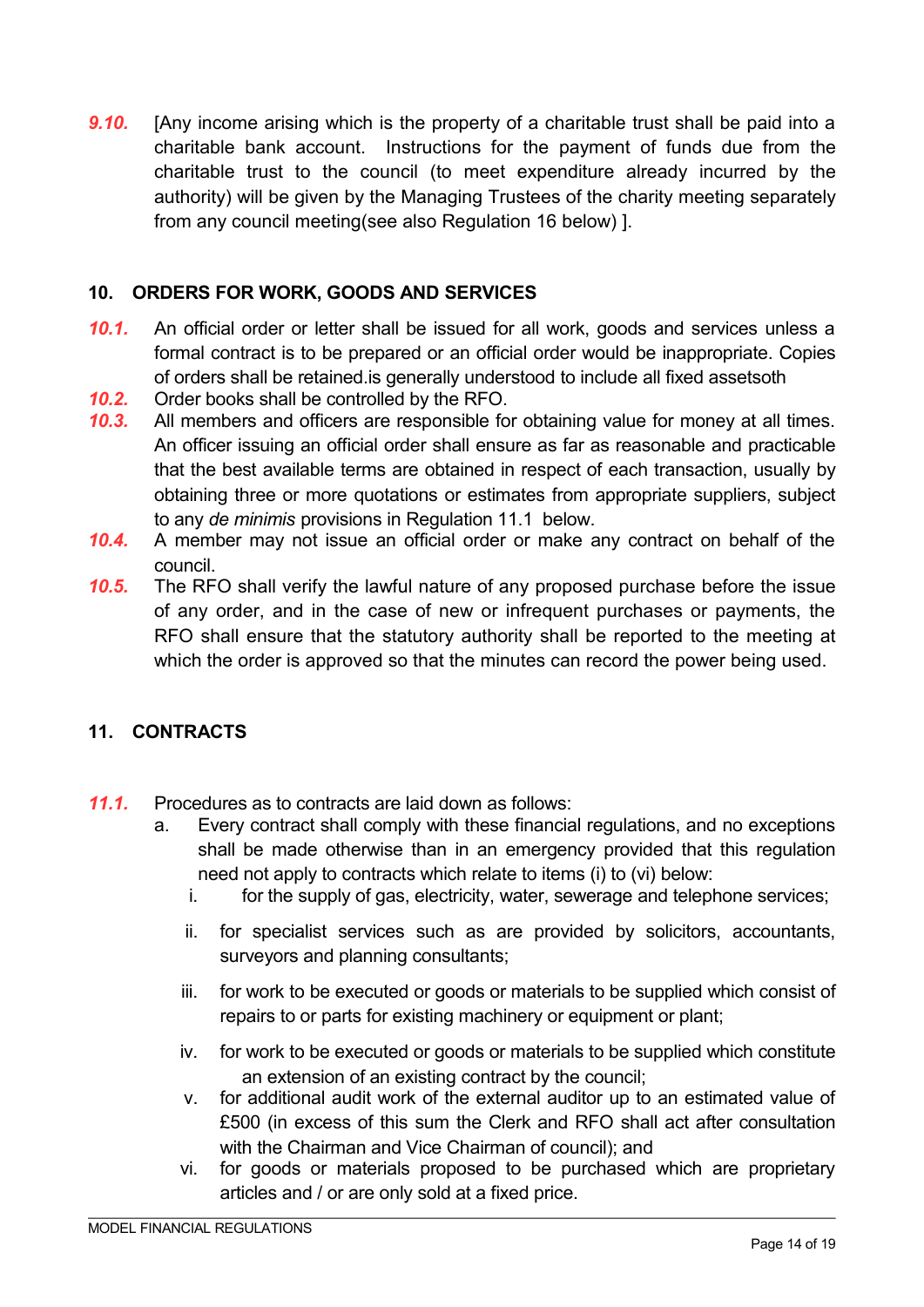- b. Where it is intended to enter into a contract exceeding [£60,000] in value for the supply of goods or materials or for the execution of works or specialist services other than such goods, materials, works or specialist services as are excepted as set out in paragraph (a) the Clerk shall invite tenders from at least three firms to be taken from the appropriate approved list.
- c. When applications are made to waive financial regulations relating to contracts to enable a price to be negotiated without competition the reason shall be embodied in a recommendation to the council.
- d. Such invitation to tender shall state the general nature of the intended contract and the Clerk shall obtain the necessary technical assistance to prepare a specification in appropriate cases. The invitation shall in addition state that tenders must be addressed to the Clerk in the ordinary course of post. Each tendering firm shall be supplied with a specifically marked envelope in which the tender is to be sealed and remain sealed until the prescribed date for opening tenders for that contract.
- e. All sealed tenders shall be opened at the same time on the prescribed date by the Clerk in the presence of at least one member of council.
- f. If less than three tenders are received for contracts above £60,000 or if all the tenders are identical the council may make such arrangements as it thinks fit for procuring the goods or materials or executing the works.
- g. Any invitation to tender issued under this regulation shall be subject to Standing Order[], <sup>3</sup> [insert reference of the council's s relevant standing order] and shall refer to the terms of the Bribery Act 2010. [
- h. When it is to enter into a contract of less than [£60,000] in value for the supply of goods or materials or for the execution of works or specialist services other than such goods, materials, works or specialist services as are excepted as set out in paragraph (a) the Clerk or RFO shall obtain 3 quotations (priced descriptions of the proposed supply); where the value is below £3,000 and above £100 the Clerk or RFO shall strive to obtain 3 estimates. Otherwise, Regulation 10 (3) above shall apply.
	- i. The council shall not be obliged to accept the lowest or any tender, quote or estimate.
	- j. Should it occur that the council, or duly delegated committee, does not accept any tender, quote or estimate, the work is not allocated and the council requires further pricing, provided that the specification does not change, no person shall be permitted to submit a later tender, estimate or quote who was present when the original decision making process was being undertaken.
	- k. The European Union Procurement Directive shall apply and the terms of the Public Contracts Regulations 2006 and the Utilities Contracts Regulations 2006 including thresholds shall be followed.

 $^3$  Based on NALC's model standing order 18d in Local Councils Explained © 2013 National Association of Local Councils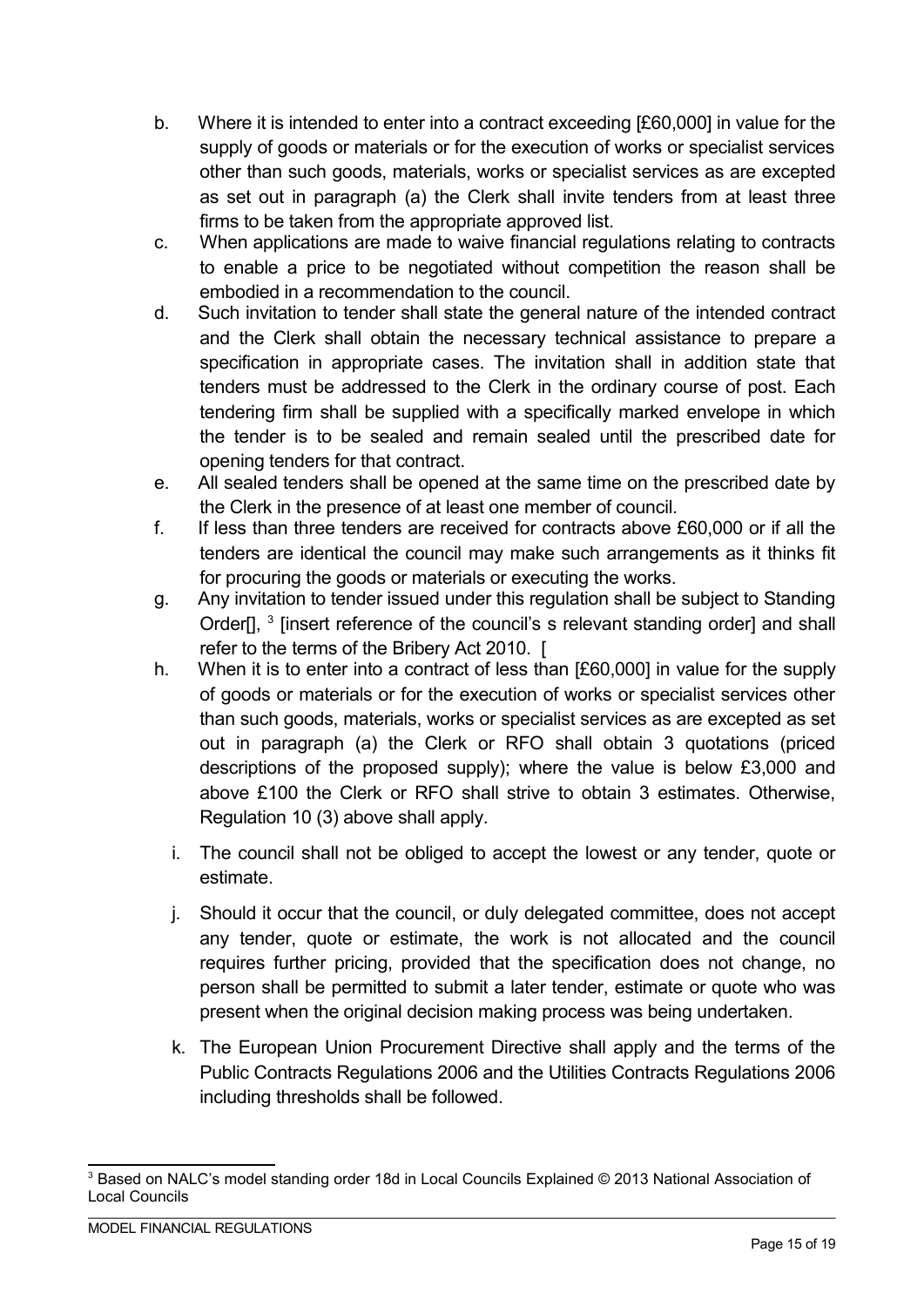## **12. [PAYMENTS UNDER CONTRACTS FOR BUILDING OR OTHER CONSTRUCTION WORKS**

- **12.1.** Payments on account of the contract sum shall be made within the time specified in the contract by the RFO upon authorised certificates of the architect or other consultants engaged to supervise the contract (subject to any percentage withholding as may be agreed in the particular contract).
- *12.2.* Where contracts provide for payment by instalments the RFO shall maintain a record of all such payments. In any case where it is estimated that the total cost of work carried out under a contract, excluding agreed variations, will exceed the contract sum of 5% or more a report shall be submitted to the council.
- *12.3.* Any variation to a contract or addition to or omission from a contract must be approved by the council and Clerk to the contractor in writing, the council being informed where the final cost is likely to exceed the financial provision.]

## **13. [STORES AND EQUIPMENT**

- **13.1.** The officer in charge of each section shall be responsible for the care and custody of stores and equipment in that section.
- *13.2.* Delivery notes shall be obtained in respect of all goods received into store or otherwise delivered and goods must be checked as to order and quality at the time delivery is made.
- *13.3.* Stocks shall be kept at the minimum levels consistent with operational requirements.
- *13.4.* The RFO shall be responsible for periodic checks of stocks and stores at least annually.]

## **14. ASSETS, PROPERTIES AND ESTATES**

- *14.1.* The Clerk shall make appropriate arrangements for the custody of all title deeds and Land Registry Certificates of properties held by the council. The RFO shall ensure a record is maintained of all properties held by the council, recording the location, extent, plan, reference, purchase details, nature of the interest, tenancies granted, rents payable and purpose for which held in accordance with Accounts and Audit Regulations.
- *14.2.* No tangible moveable property shall be purchased or otherwise acquired, sold, leased or otherwise disposed of, without the authority of the council, together with any other consents required by law, save where the estimated value of any one item of tangible movable property does not exceed [£250].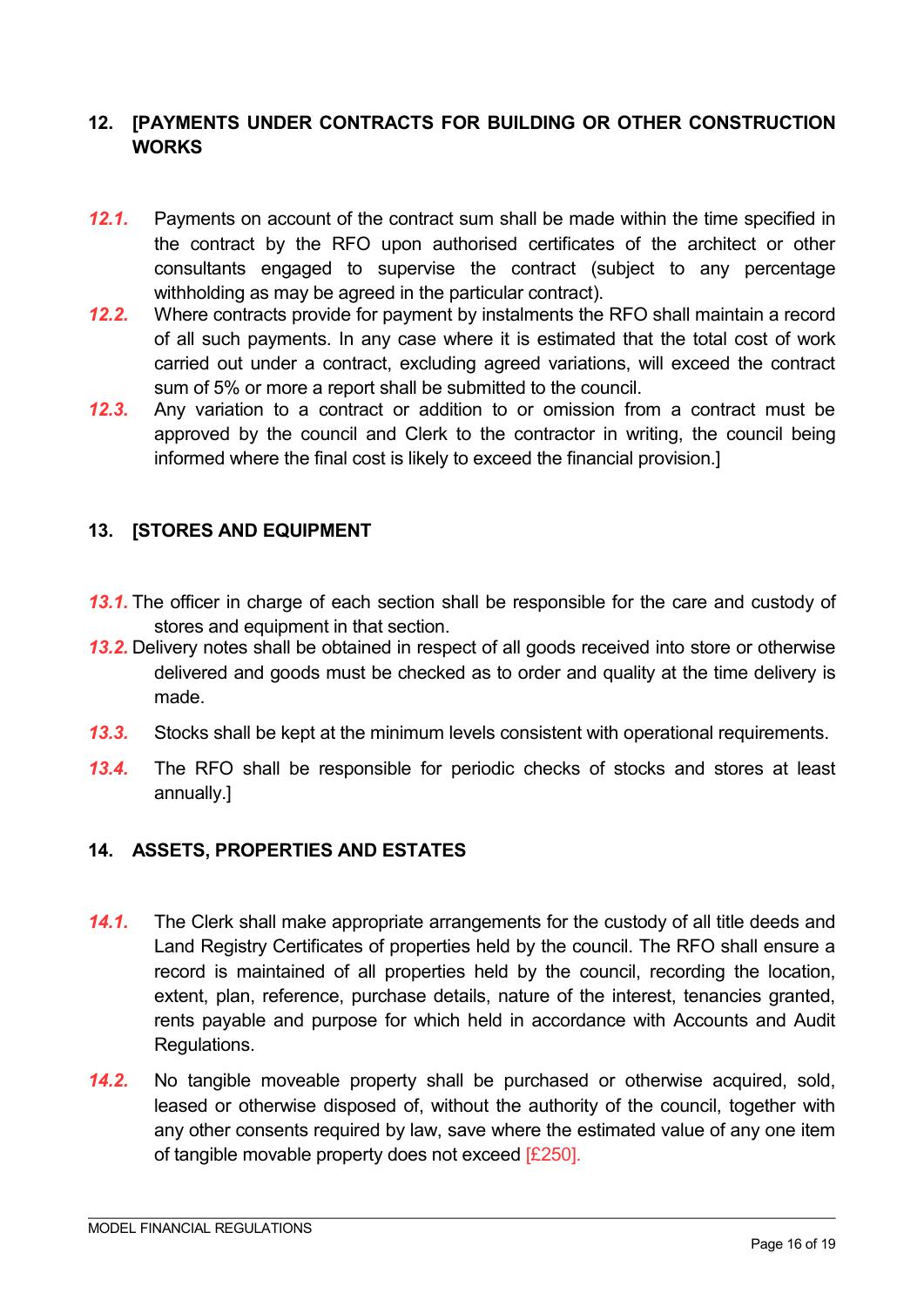- *14.3.* No real property (interests in land) shall be sold, leased or otherwise disposed of without the authority of the council, together with any other consents required by law, In each case a report in writing shall be provided to council in respect of valuation and surveyed condition of the property (including matters such as planning permissions and covenants) together with a proper business case (including an adequate level of consultation with the electorate).
- *14.4.* No real property (interests in land) shall be purchased or acquired without the authority of the full council. In each case a report in writing shall be provided to council in respect of valuation and surveyed condition of the property (including matters such as planning permissions and covenants) together with a proper business case (including an adequate level of consultation with the electorate).
- *14.5.* Subject only to the limit set in Reg. 14.2 above, no tangible moveable property shall be purchased or acquired without the authority of the full council. In each case a report in writing shall be provided to council with a full business case.
- *14.6.* The RFO shall ensure that an appropriate and accurate Register of Assets and Investments is kept up to date. The continued existence of tangible assets shown in the Register shall be verified at least annually, possibly in conjunction with a health and safety inspection of assets.

## **15. INSURANCE**

- *15.1.* Following the annual risk assessment (per Financial Regulation 17), the RFO shall effect all insurances and negotiate all claims on the council's insurers [in consultation with the Clerk].
- *15.2.* [The Clerk shall give prompt notification to the RFO of all new risks, properties or vehicles which require to be insured and of any alterations affecting existing insurances.]
- *15.3.* The RFO shall keep a record of all insurances effected by the council and the property and risks covered thereby and annually review it.
- *15.4.* The RFO shall be notified of any loss liability or damage or of any event likely to lead to a claim, and shall report these to council at the next available meeting.
- *15.5.* All appropriate members and employees of the council shall be included in a suitable form of security or fidelity guarantee insurance which shall cover the maximum risk exposure as determined [annually] by the council, or duly delegated committee.

# **16. [CHARITIES**

**16.1.** Where the council is sole managing trustee of a charitable body the Clerk and RFO shall ensure that separate accounts are kept of the funds held on charitable trusts and separate financial reports made in such form as shall be appropriate, in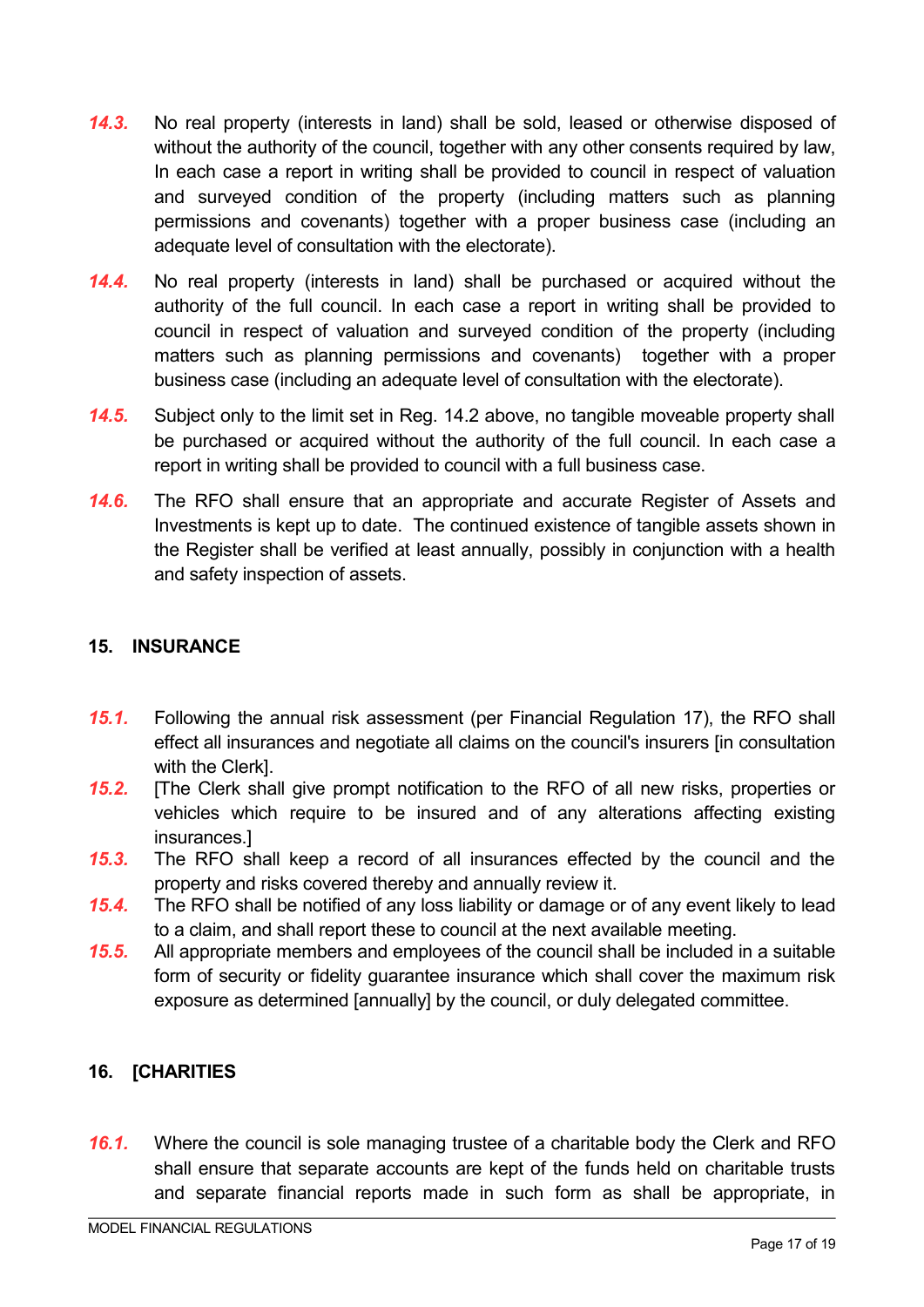accordance with Charity Law and legislation, or as determined by the Charity Commission. The Clerk and RFO shall arrange for any audit or independent examination as may be required by Charity Law or any Governing Document.]

#### **17. RISK MANAGEMENT**

- *17.1.* The council is responsible for putting in place arrangements for the management of risk. The Clerk [with the RFO] shall prepare, for approval by the council, risk management policy statements in respect of all activities of the council. Risk policy statements and consequential risk management arrangements shall be reviewed by the council at least annually.
- *17.2.* When considering any new activity, the Clerk [with the RFO] shall prepare a draft risk assessment including risk management proposals for consideration and adoption by the council.

## **18. SUSPENSION AND REVISION OF FINANCIAL REGULATIONS**

- *18.1.* It shall be the duty of the council to review the Financial Regulations of the council from time to time. The Clerk shall make arrangements to monitor changes in legislation or proper practices and shall advise the council of any requirement for a consequential amendment to these financial regulations.
- *18.2.* The council may, by resolution of the council duly notified prior to the relevant meeting of council, suspend any part of these Financial Regulations provided that reasons for the suspension are recorded and that an assessment of the risks arising has been drawn up and presented in advance to all members of council.

**Reviewed October 2015 Next Review October 2017** 

\* \* \*